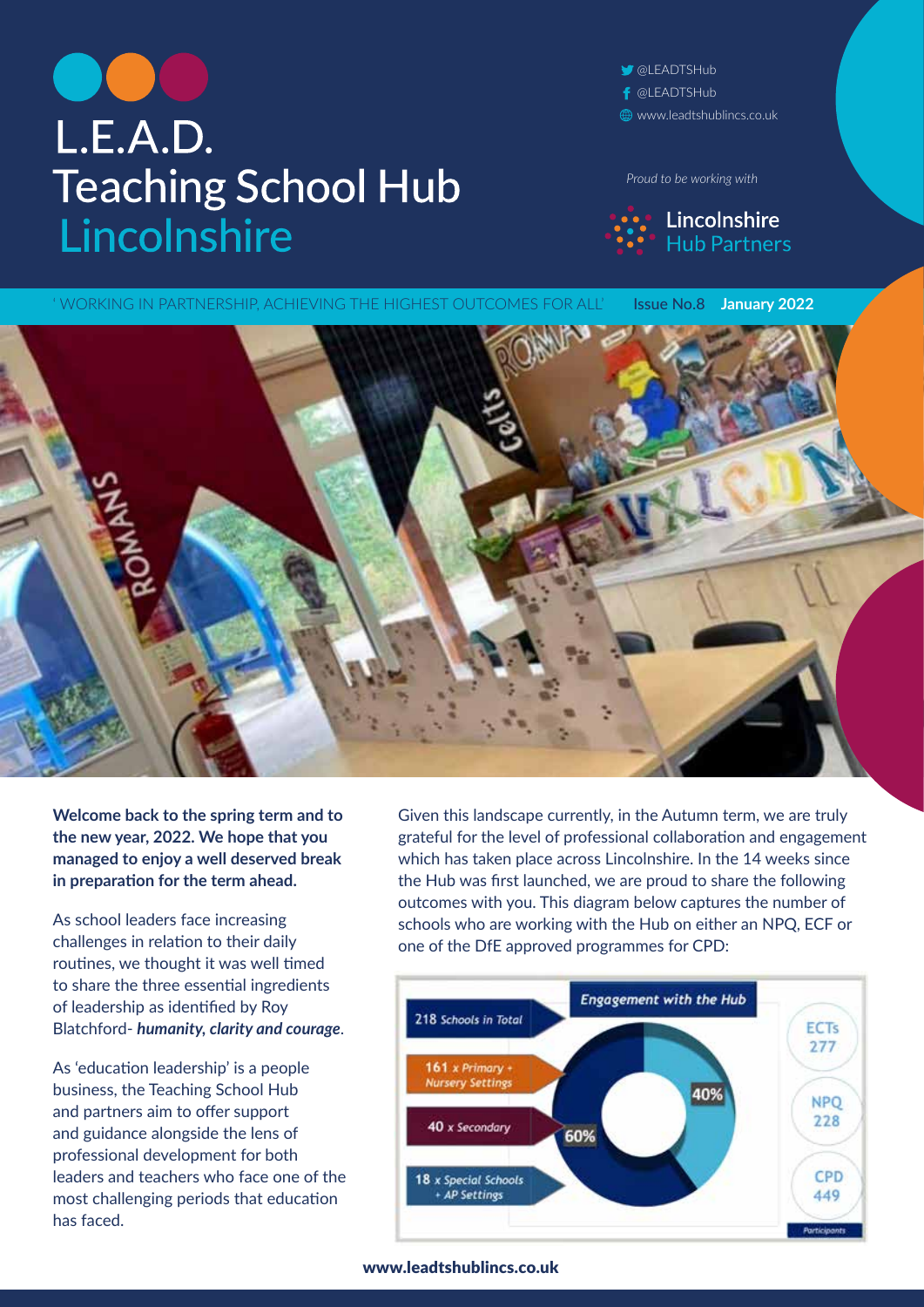# NPQ It's not too late...

### Enrol by 17th January 2022 for a February start!

The DfE have continued to fully fund places for participants who are looking to embark upon an NPQ with the aim of developing both professional expertise and leadership skills. As there are a range of new specialist NPQs, we are hosting a series of short presentations to provide the opportunity for questions and ensure that the most suitable NPQ is undertaken.

Please do not miss the opportunity to join us and to find out more:

| <b>Programme / Information Session</b>       |                                        | <b>Date</b>                  | <b>Time</b> |
|----------------------------------------------|----------------------------------------|------------------------------|-------------|
| <b>NPQBH</b>                                 | <b>Leading Behaviour &amp; Culture</b> | <b>Wednesday 5th January</b> | 8.30am      |
| <b>NPQLT</b>                                 | <b>Leading Teaching</b>                | <b>Wednesday 5th January</b> | 12.30pm     |
| <b>NPQLTD</b>                                | <b>Leading Teacher Development</b>     | <b>Wednesday 5th January</b> | 4pm         |
| <b>NPQSL</b>                                 | <b>Senior Leadership</b>               | <b>Monday 10th January</b>   | 4pm         |
| <b>NPQH</b>                                  | <b>Headship</b>                        | <b>Tuesday 11th January</b>  | 8.15am      |
|                                              |                                        |                              |             |
| <b>Information about all NPQs: Session 1</b> |                                        | <b>Monday 10th January</b>   | 12.30pm     |
| <b>Information about all NPQs: Session 2</b> |                                        | <b>Friday 14th January</b>   | 8.30am      |

To book your place at an event or to find out more **[CLICK HERE](https://www.leadtshublincs.co.uk/page/?title=NPQ+Programmes&pid=23)** ACCESS THE APPLICATION GUIDE HERE







池川 Department for Education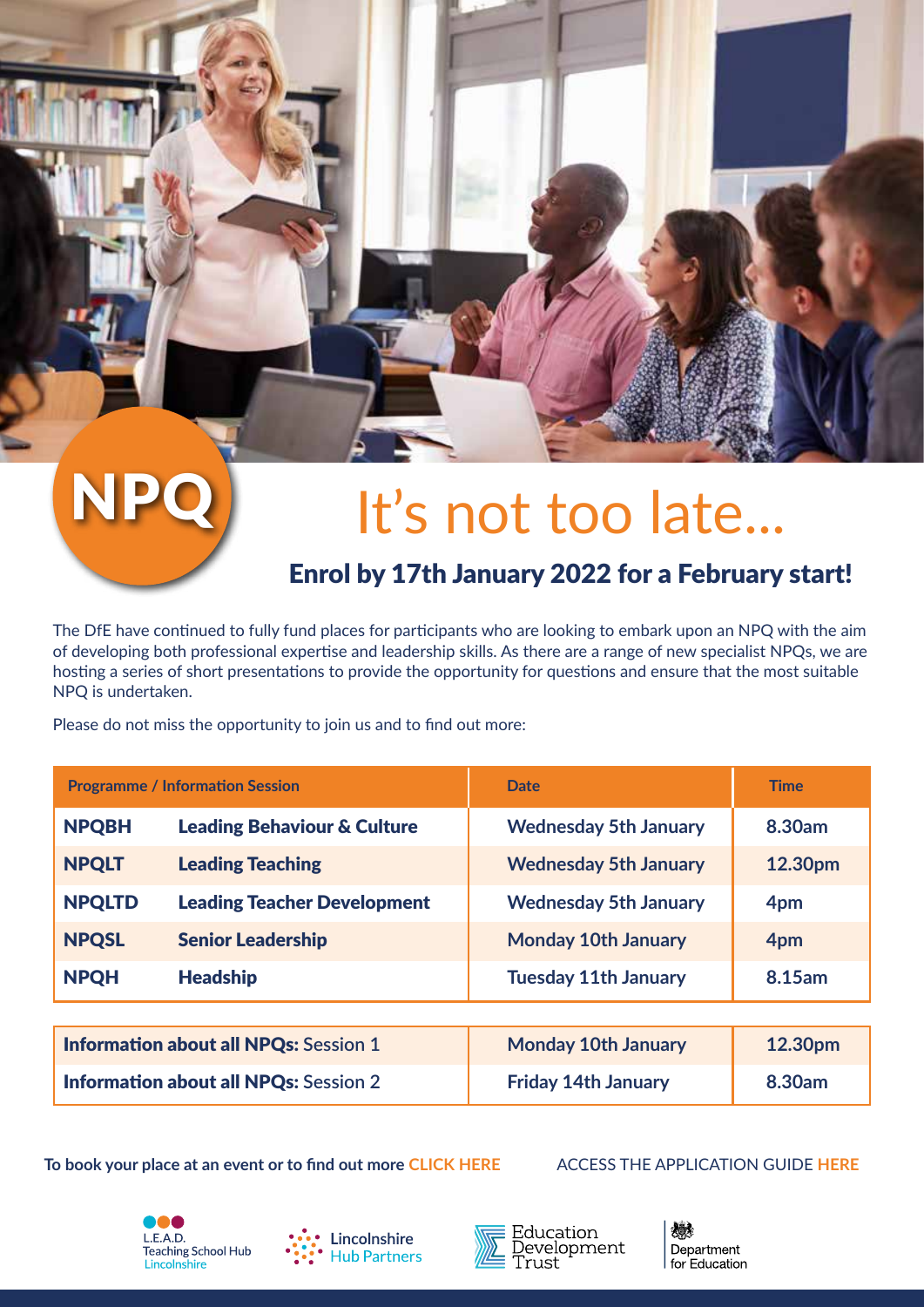## **Statutory 'Regional Events' for ECTs and Mentors**

# **ECF**

L.E.A.D. Teaching School Hub and partners are hosting online 'Regional Events' for ECTs and Mentors which will take place in January.

These form part of the statutory DfE expectation for ECTs and Mentors as part of the two year ECF induction programme. These events will include input from guest speakers in relation to the Early Careers Framework as well as subject specific content relevant to each role. Thank you to those of you who have already signed up for these statutory events on the online portal. **If you have not done so already, do not forget to book your place on the online portal.**

Although the local events in the Autumn term were due to take place face to face, due to the increasing covid restrictions, we have made the decision to move these larger events to being hosted online. The ECF team have planned plenty of opportunities for collaboration online to ensure that all ECTs and Mentors still have an opportunity to share good practice. We remain optimistic that the summer term events will resume to be in person at the end of the academic year.

Please see the various dates below and speak to your ECF lead if you are having difficulty signing up to this.

| <b>Event</b> | <b>Dates for ECTs</b>       | <b>Dates for Mentors</b>   |
|--------------|-----------------------------|----------------------------|
| $\mathbf{1}$ | Thursday 13th January 2022  | Thursday 20th January 2022 |
| $\mathbf{2}$ | Wednesday 12th January 2022 | Tuesday 18th January 2022  |
| 3            | Friday 14th January 2022    | Wednesday 19th January 202 |

We look forward to seeing you '**virtually**' at one of these events.

### Induction Tutors/ Autumn Term Progress Reviews

L.E.A.D. Teaching School Hub and partners would like to say thank you for completing and submitting your interim Autumn Term AB progress reviews for all ECTs via the ECT Manager site in December. The Appropriate Body team have worked collectively to assess and moderate these across Lincolnshire, ensuring that all submissions meet the statutory induction guidelines outlined by the DfE. Following feedback, they will also be producing guidance for the next spring term progress review to support Induction Tutors with this process further. Please do not hesitate to contact your local AB leader if you have any further questions regarding the assessment points.

**Further** information about [ECF and AB](https://www.leadtshublincs.co.uk/page/?title=ITT%2FEarly+Career%2FAB&pid=7)  Services **HERE**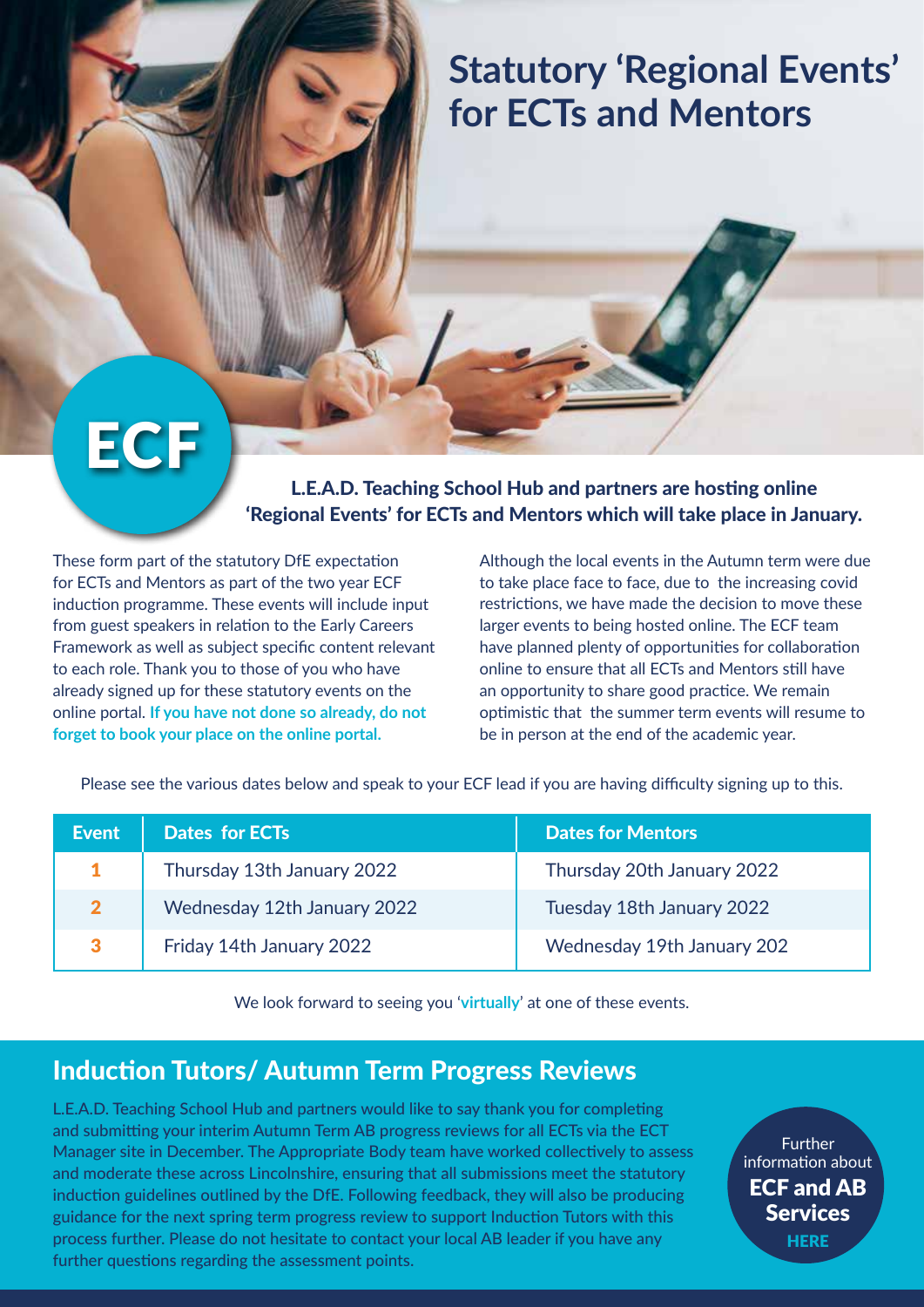

## Curriculum Hubs ...under the spotlight this month







## **Developing Shared Approaches to Maths and Science Teaching**

**Participation** in this Work Group is FREE to all state-funded schools

WORK GROUP AIMS:

**To develop a collaborative approach between Maths and Science Teachers and departments to establish supportive and cohesive methods.**

Two teachers from each school (one Maths and one Science) work together to establish similarities and differences in approaches to develop a cohesive approach for pupils.

This training programme uses expertise from Maths and Science to consider how to improve the learning and outcomes for pupils by working together and collaboratively.

#### INTENDED OUTCOMES INCLUDE:

- [Identifying cross-curricular topic areas and develop](https://bookwhen.com/ememathshub/e/ev-scw5-20220203123000)  consistent approaches to teaching key topics e.g. graphs, proportional relationships
- Consider order of learning to ensure students are suitably equipped for Science lessons
- Supporting students to be able to identify similarities in Maths and Science
- Developing student confidence in applying Maths and Science

| <b>Session</b> | <b>Dates</b>                 | <b>Time</b>  | <b>Venue</b>                                           |  |
|----------------|------------------------------|--------------|--------------------------------------------------------|--|
|                | <b>Thursday 3rd February</b> | 12.30-3.30pm | The Redhill Academy,                                   |  |
| $\overline{2}$ | Thursday 17th March          | 12.30-3.30pm | <b>Training Suites, Arnold,</b><br>Nottingham, NG5 8GX |  |
| 3              | Wednesday 18th May           | 1pm-4pm      | <b>TO BOOK A FREE PLACE</b>                            |  |
| 4              | Thursday 7th July            | 10am-3pm     | <b>CLICK HERE</b>                                      |  |